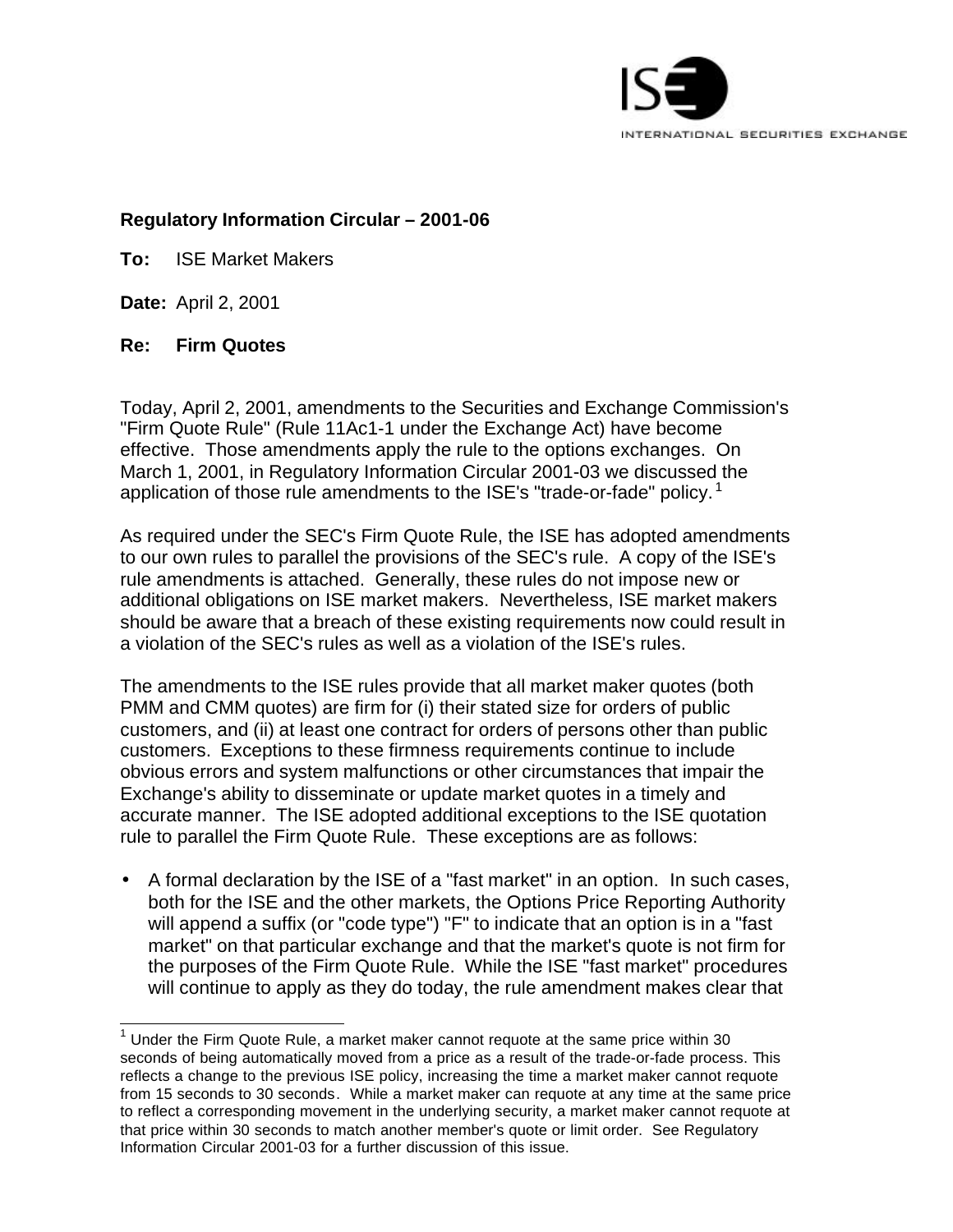market makers are not in violation of SEC rules for failure to provide an execution against these quotes.

- Quotations disseminated during trading rotations.
- Before receiving an order, the market maker has communicated to the ISE a revised bid or offer.
- At the time it receives an order, the market maker is in the process of effecting a transaction in the option and, immediately after executing that transaction, the market maker communicates a new bid or offer to the ISE.

For further information on order frequency, or if you have any questions, please contact Patrick Gillespie, Associate Director – Trading Analysis at 212-897-8130, or Jim Sampson, Director, Market Surveillance and Regulation at 212-897-0235.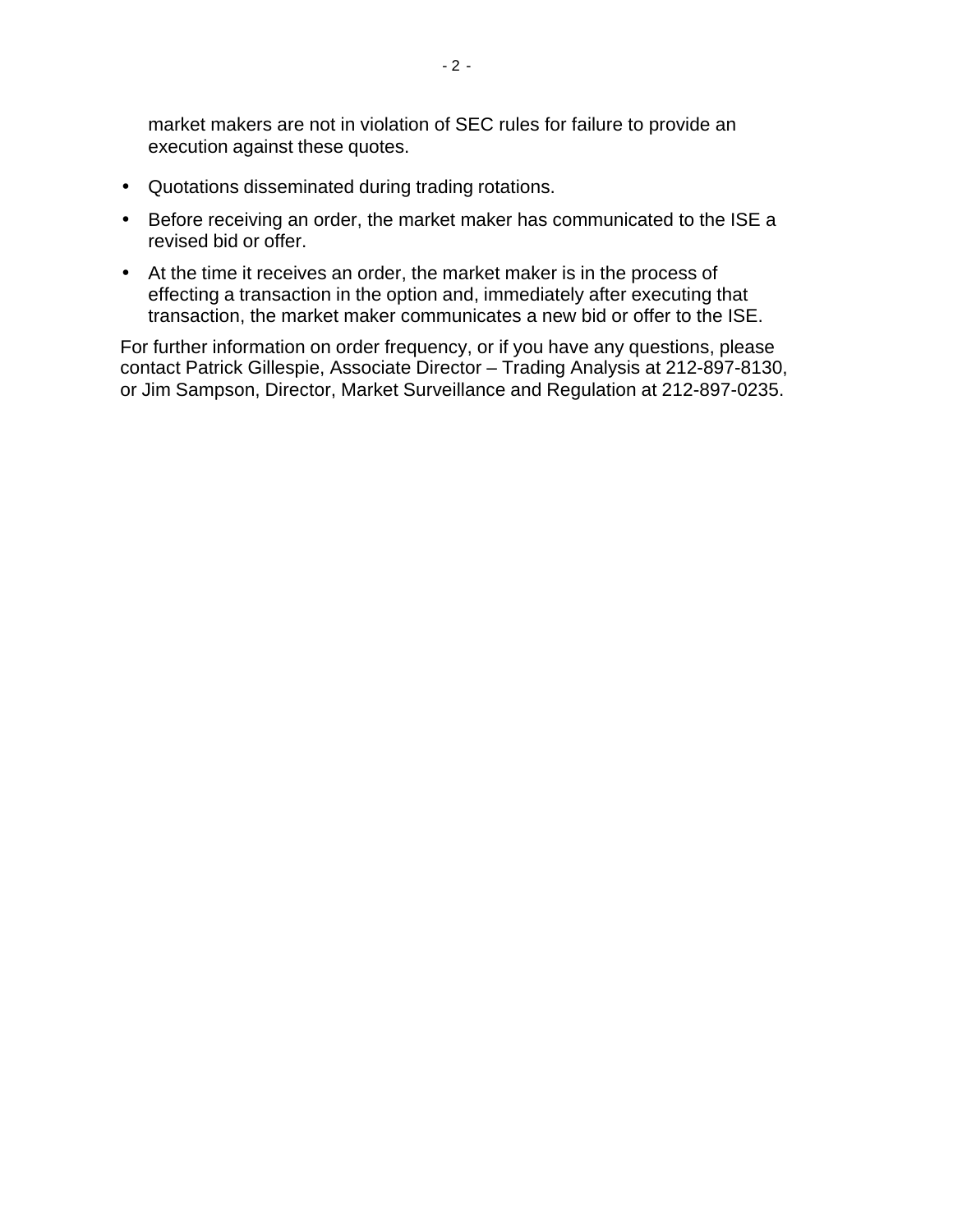# Text of the New ISE Rules Governing Firm Quotations

[Brackets] indicates deletions from current rules; underline indicates additions.

## **Rule 804. Market Maker Quotations**

(a) No change.

(b) *Size Associated with Quotes.* A market maker's bid and offer for a series of options contracts shall be accompanied by the number of contracts at that price the market maker is willing to buy from or sell [at that price] to (i) Public Customers (the "Public Customer Size") and (ii) Non-Customers (the "Non-Customer Size"). Unless the Exchange has declared a fast market pursuant to Rule 704, a market maker may not initially enter a bid or offer [for] with a Public Customer Size of less than ten (10) contracts. Where the size associated with a market maker's bid or offer falls below ten (10) contracts due to executions at that price and consequently the size of the best bid or offer on the Exchange would be for less than ten (10) contracts, the market maker shall enter a new bid or offer for at least ten (10) contracts, either at the same or a different price. Every market maker bid or offer must have a Non-Customer Size of at least one (1) contract.

(c) No change.

(d) *Firm Quotes*. (1) [With respect to Public Customer Orders, market] Market maker bids and offers are firm for Public Customer Orders and Non-Customer Orders both under this Rule and Rule 11Ac1-1 under the Exchange Act ("Rule 11Ac1-1") for the number of contracts specified for each according to the requirements of paragraph (b) above [associated with each, unless:]. Market maker bids and offers are not firm under this Rule and Rule 11Ac1-1 if:

> (i) the Exchange determines that an exception is warranted, on a case by case basis, because of an obvious error; [or]

(ii) a system malfunction or other circumstance impairs the Exchange's ability to disseminate or update market quotes in a timely and accurate manner[.];

(iii) the level of trading activities or the existence of unusual market conditions is such that the Exchange is incapable of collecting, processing, and making available to quotation vendors the data for the option in a manner that accurately reflects the current state of the market on the Exchange, and as a result, the market in the option is declared to be "fast" pursuant to Rule 704;

(iv) during trading rotations; or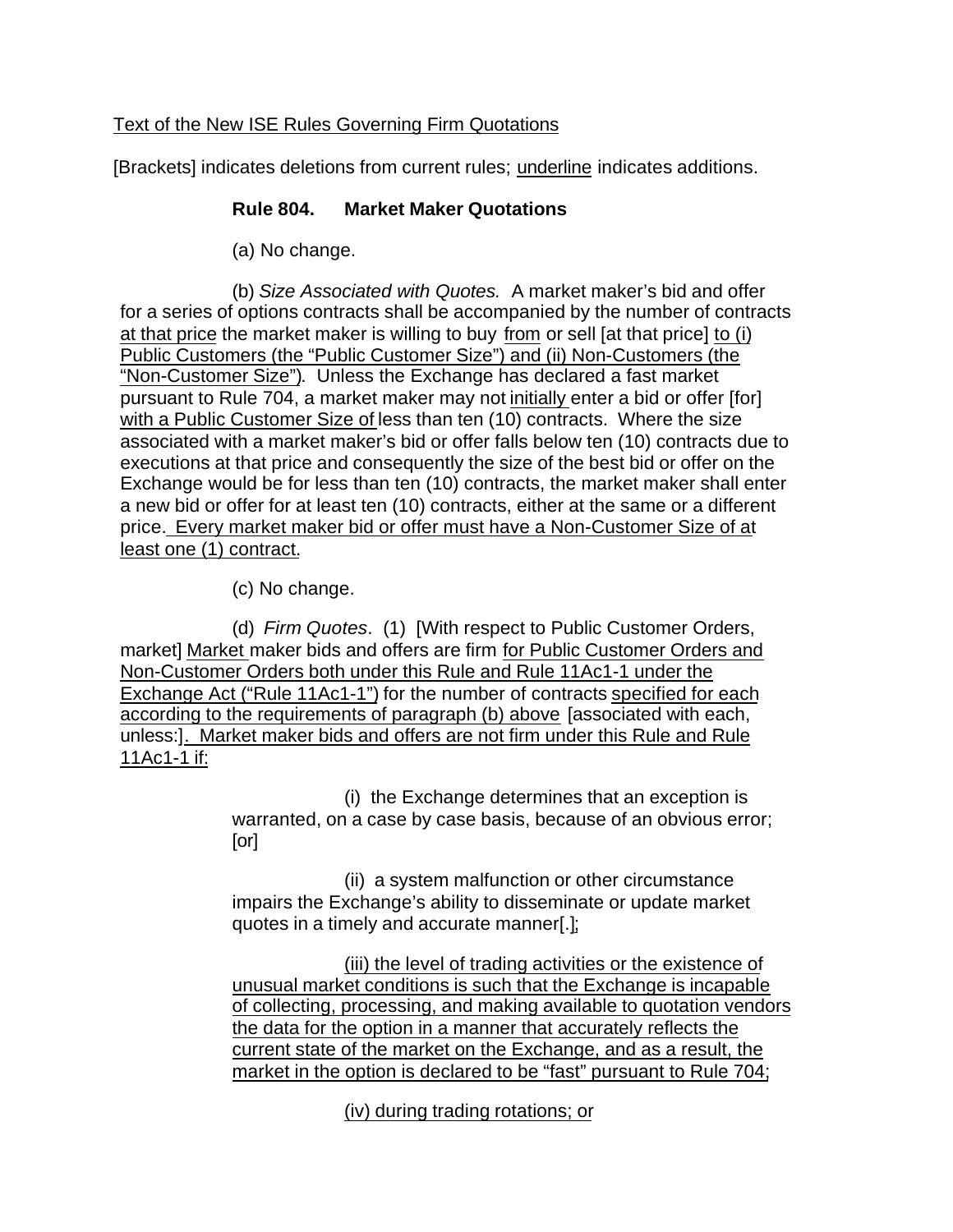(v) any of the circumstances provided in paragraph (c)(3) of Rule 11Ac1-1 exist.

(2) Within thirty seconds of receipt of a Public Customer Order (Non-Customer Order) to buy or sell an option in an amount greater than the Public Customer Size (Non-Customer Size), that portion of the order equal to the Public Customer Size (Non-Customer Size) will be executed and the bid or offer price will be revised.

[(2) With respect to Non-Customer Orders, market makers must either buy or sell the number of contracts specified in their quotes or change their quotes to reflect that the previously displayed quote is no longer available.]

 ${Paragraphs (e) - (f): No change.}$ 

## **Rule 704. [Unusual Market Conditions] Collection and Dissemination of Quotations**

[(a) Whenever an Exchange official who is designated by the Board shall have the power to determines, because of an influx of orders or other unusual conditions or circumstances and the interest of maintaining a fair and orderly market so requires, such designated Exchange official may declare the market in one or more classes of options contracts to be "fast."]

(a) Each market maker shall communicate to the Exchange its bid and offers in accordance with the requirements of Rule 11Ac1-1 under the Exchange Act and the Rules of the Exchange.

(b) The Exchange will disseminate to quotation vendors the highest bid and the lowest offer, and the aggregate quotation size associated therewith that is available to Public Customer Orders, in accordance with the requirements of Rule 11Ac1-1 under the Exchange Act.

(c) *Unusual Market Conditions.*

(1) An Exchange official designated by the Board shall have the power to determine that the level of trading activities or the existence of unusual market conditions is such that the Exchange is incapable of collecting, processing, and making available to quotation vendors the data for the option in a manner that accurately reflects the current state of the market on the Exchange. Upon making such a determination, the Exchange shall designate the market in such option to be "fast." When a market for an option is declared fast, the Exchange will provide notice that its quotations are not firm by appending an appropriate indicator to its quotations.

[(b)] (2) If a market is declared fast, designated Exchange officials shall have the power to: (i) direct that one or more trading